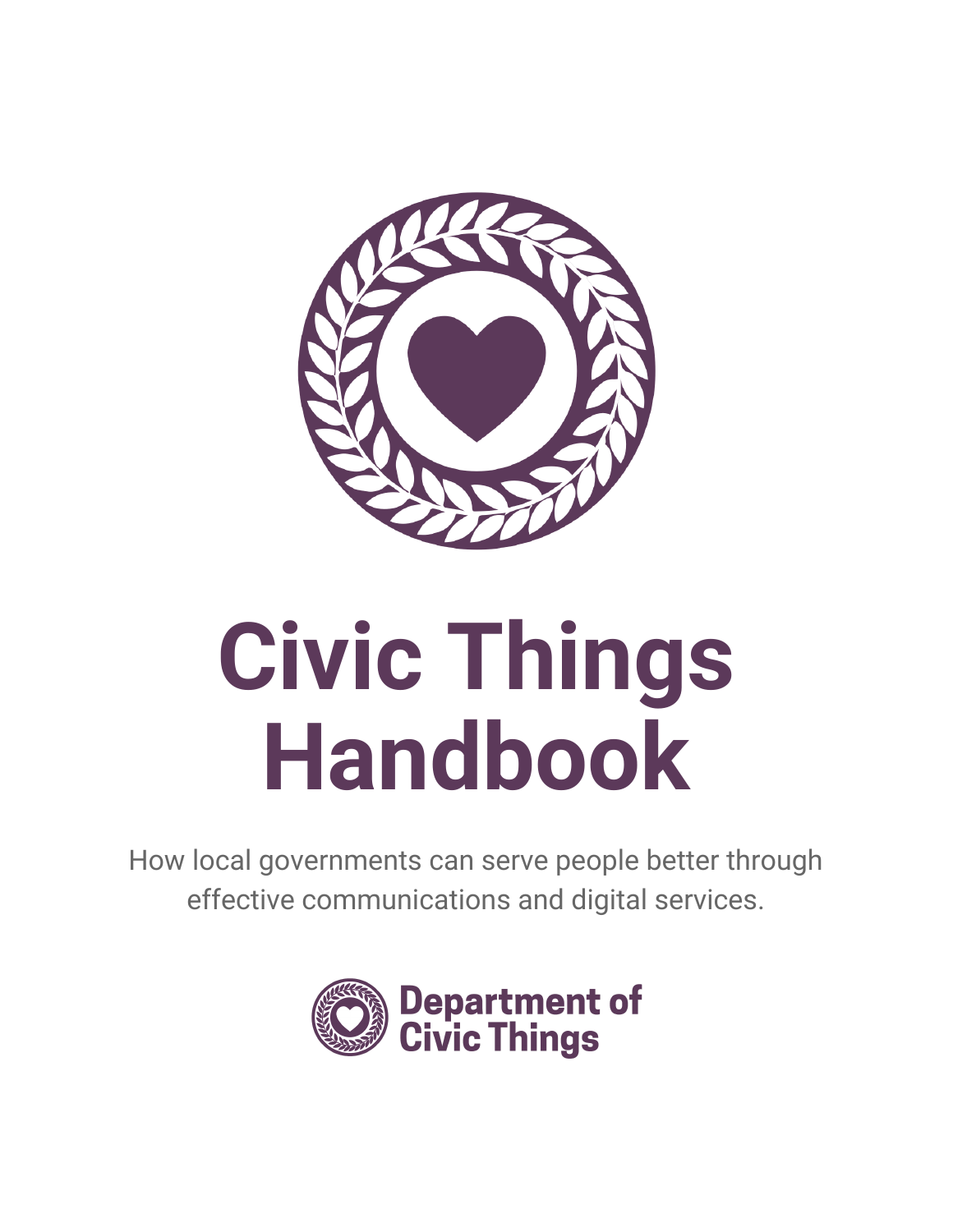Civic [things](#page-3-0) ['Things'](#page-3-1) Civic [things](#page-3-2) The challenge The solution Foster a [service-minded](#page-5-0) culture **[Context](#page-5-1)** Components of a [service-minded](#page-6-0) culture **[Checklist](#page-6-1)** [Questions](#page-6-2) to ask **[Resources](#page-7-0)** [Guides](#page-7-1) [Tools](#page-7-2) Media (articles, [podcasts,](#page-7-3) videos) [Empower](#page-7-4) the product (service) owner **[Context](#page-7-5)** [Government](#page-8-0) products The [government](#page-8-1) product owner **[Checklist](#page-8-2)** [Questions](#page-9-0) to ask **[Resources](#page-9-1)** [Guides](#page-9-2) [Tools](#page-9-3) Media (articles, [podcasts,](#page-9-4) videos) [Design](#page-9-5) with and for real people **[Context](#page-9-6) [Checklist](#page-10-0)** [Questions](#page-10-1) to ask **[Resources](#page-10-2)** [Guides](#page-10-3) [Tools](#page-11-0) Media (articles, [podcasts,](#page-11-1) videos)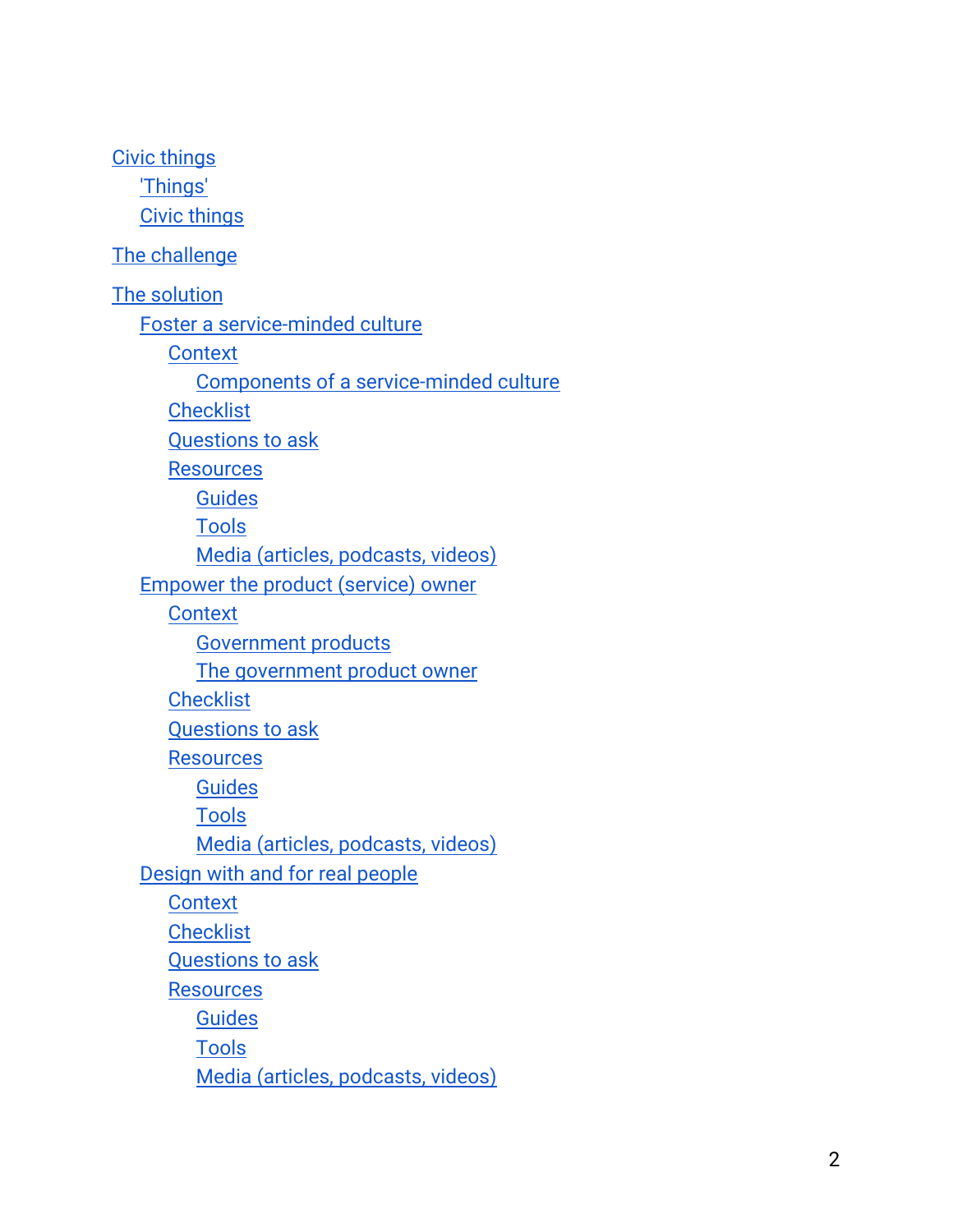[Department](#page-11-2) of Civic Things [About](#page-11-3) **[Services](#page-11-4) [Strategy](#page-11-5) [Culture](#page-11-6) [Implementation](#page-12-0)** Training & [coaching](#page-12-1) **[Connect](#page-12-2)**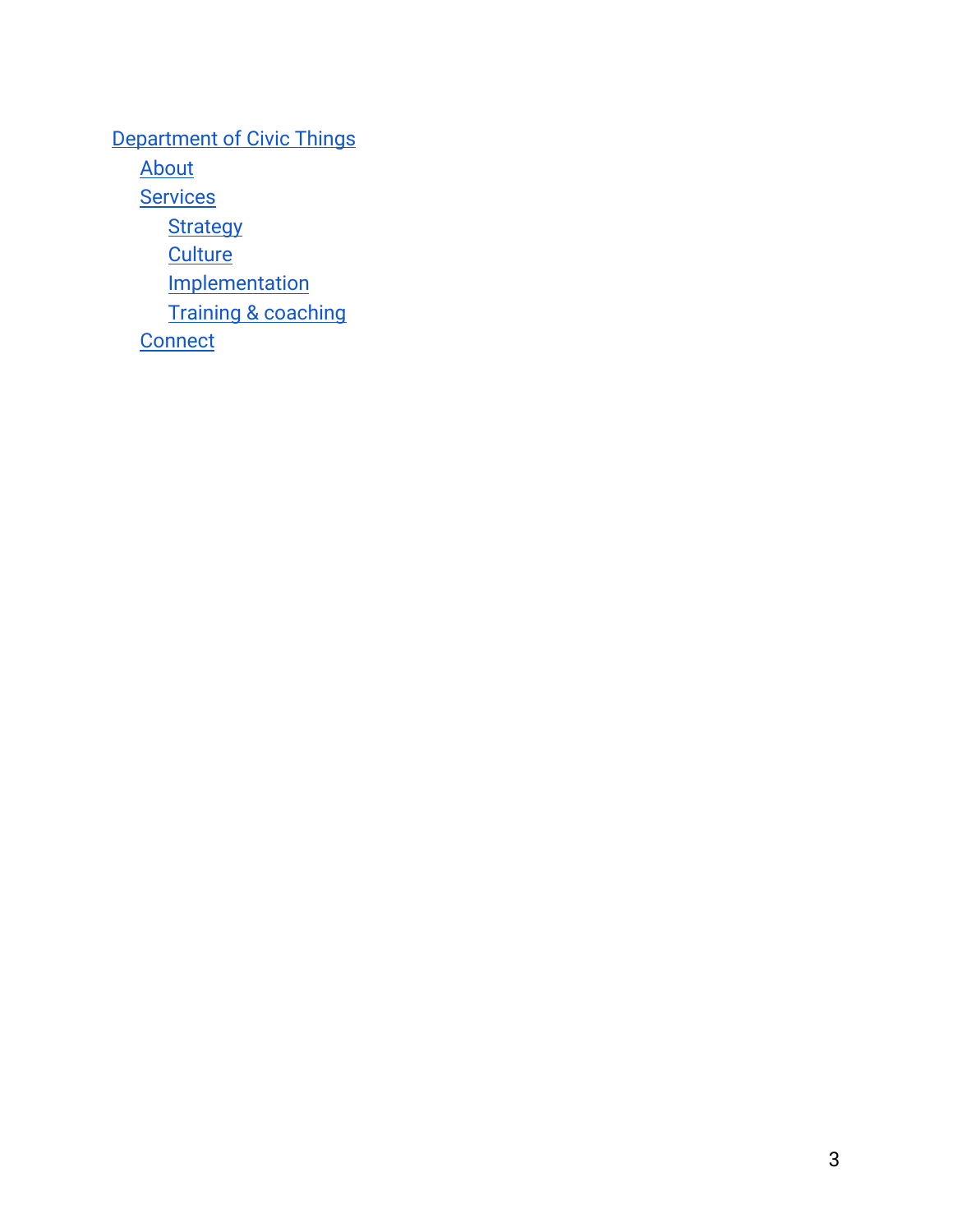## <span id="page-3-0"></span>**Civic things**

## <span id="page-3-1"></span>**'Things'**

'Thing' or 'ting': a Norse form of local, democratic governing. The people of a village would gather to discuss matters and everyone could voice their opinions.

## <span id="page-3-2"></span>**Civic things**



Civic things are elements of our communities that we need and love:

- **Services and programs** (protection, permits, classes)
- **Amenities and infrastructure** (streets, parks, benches, art, pipes, signs)
- **Ideas and governance** (elections, civic engagement, equity)

We believe these things should work for everyone in the community. As the needs of a community change over time, so must civic things.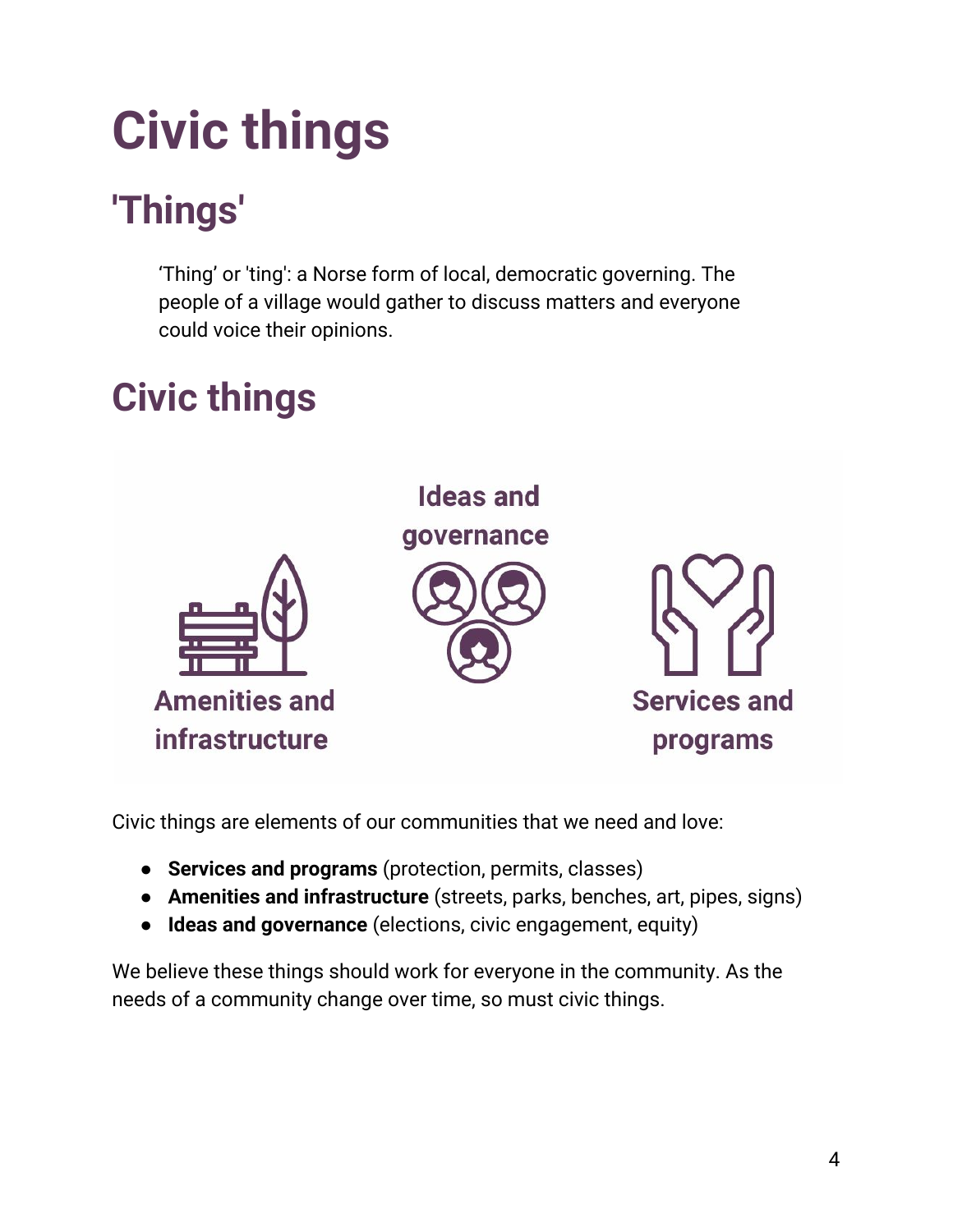## **The challenge**

Small, local government budgets and employees are stretched thin. They are often forced to be reactive rather than strategic in their service delivery. The Great Recession, coronavirus pandemic, and rising pension costs have made balancing a budget hard. The cuts typically result in decreased resident satisfaction and employee morale.

Asked to "do more with less," public servants are wearing more hats than ever. They provide critical public services but often lack the tools and methods to provide good digital services.

This can lead to inefficient or inequitable services, frustration, and decreased public trust. Without trust, tax measures fail. Elected officials rotate through like a revolving door and satisfaction levels continue to drop.

## **The solution**

What does the solution to these problems look like? Local government services are easy to use, both by the public and public servants. People can easily find them through an internet search or on your website. They understand the information without a high level of education or training. They can complete forms and transactions without friction.

Employees are empowered to improve digital services and information over time. They don't need a lot of training to use the tools. They have the space, permission, and support to make improvements.

People have helpful and timely information so they can stay safe during emergencies. They know how to get the services they need. They don't dread dealing with their local government. Instead, their experience of government services is good. They feel good that their tax dollars are well-spent. Budgets get easier to balance due to efficiency gains.

This results in increased levels of satisfaction with and trust in local government.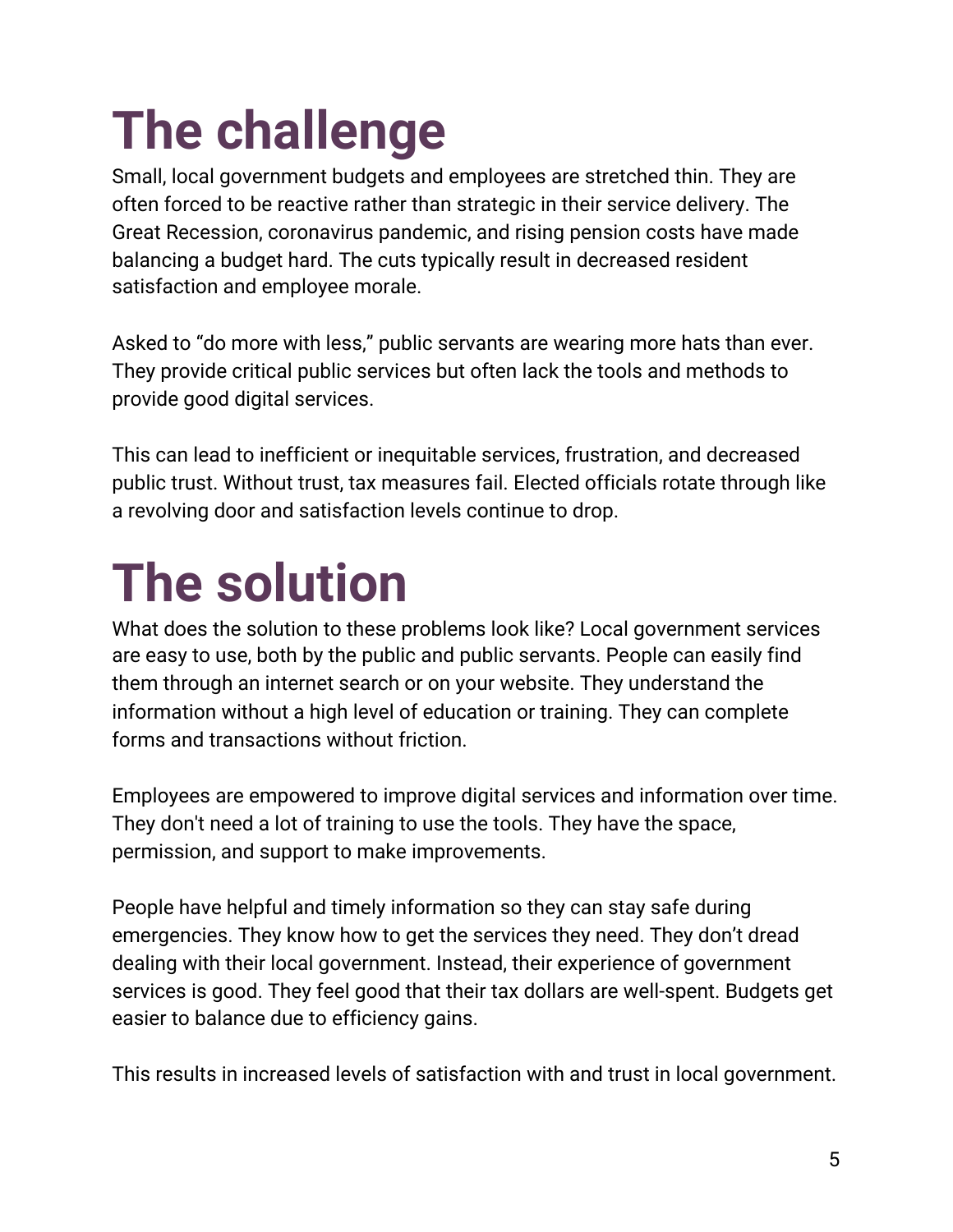## <span id="page-5-0"></span>**Foster a service-minded culture**

### <span id="page-5-1"></span>**Context**

The under-resourced nature of local government often leads to a deprioritization of workplace culture, while it also adds pressure to increase efficiency. The "do more with less" mantra has turned into the equivalent of tired nails on a chalkboard to most public servants.

Work culture is made up of several elements including:

- Purpose (this inspires and motivates us to improve things)
- Technology and equipment (we need this to be productive and do good work)
- Support (we need this to grow and feel appreciated)

It's common to see a separation between employee engagement programs and efforts to streamline or improve services. It's important however to recognize the intersection between the employee experience of government and the community experience.

By linking engagement programs with efforts to improve service delivery, the potential within public servants will create a domino effect of creative thinking. Rather than do more with less, do the right things with less.

It takes leaders at all levels for work culture to be authentic and sustained. It requires openness, inclusiveness, adaptability, and collaboration.

In San Rafael, California, we built a culture initiative called [Together](https://employees.cityofsanrafael.org/departments/together-san-rafael) San Rafael that was co-created by employees over the course of several years (and it continues to evolve). Together San Rafael includes learning opportunities, recognition programs, and cross-departmental teams created to work on the City's most pressing challenges: homelessness, technology modernization, housing, and more.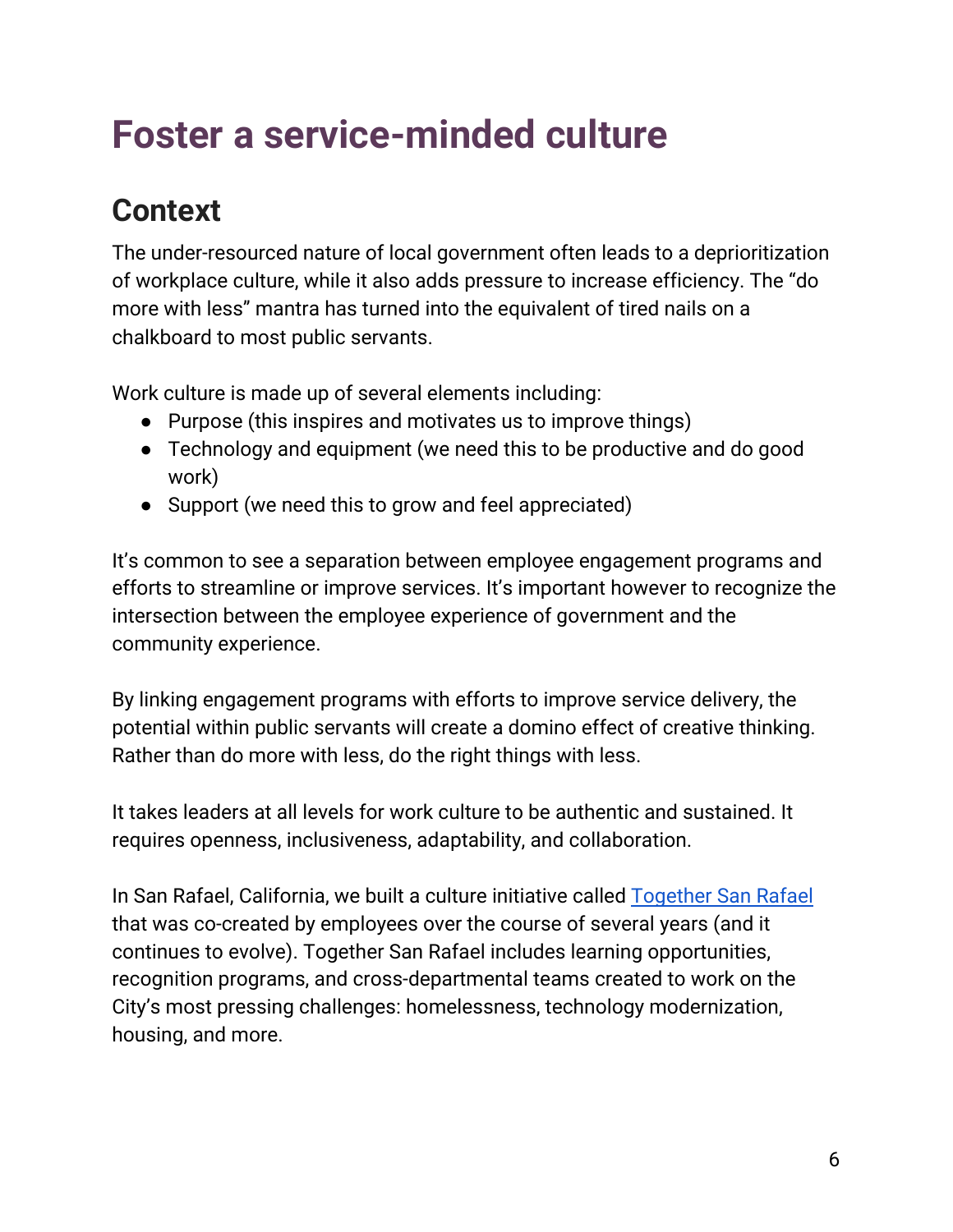In addition to the large, complex challenges, this service-minded work culture also encourages improvement of day-to-day operations and services. It turns all employees into culture builders, regardless of their rank.

Baking culture-building into the day-to-day means iterative change and stewardship of service delivery. Every day is a good day to make a form less confusing, eliminate an unnecessary step from a process, and update information on a website so it's more helpful.

#### <span id="page-6-0"></span>**Components of a service-minded culture**

- Co-creation (all levels can participate and shape)
- Inclusivity (open to anyone in the organization)
- Outcomes-driven focus (making things better)
- Storytelling (recognize, celebrate, reinforce)

#### <span id="page-6-1"></span>**Checklist**

- □ Co-create guiding principles with a diverse group of employees.
- ▢ Create cross-departmental teams for solving shared challenges in your organization.
- ▢ Create team working agreements.
- □ Shape recognition programs around guiding principles.
- ▢ Appoint a storytelling team responsible for sharing successes and socializing the guiding principles.
- $\overline{O}$  Offer a diverse range of training opportunities that align with the culture you are building, like book clubs, lunchtime lectures, and workshops.

## <span id="page-6-2"></span>**Questions to ask**

- What's blocking people from participating in culture-building and cross-departmental work?
- Is the work culture being regularly discussed by management?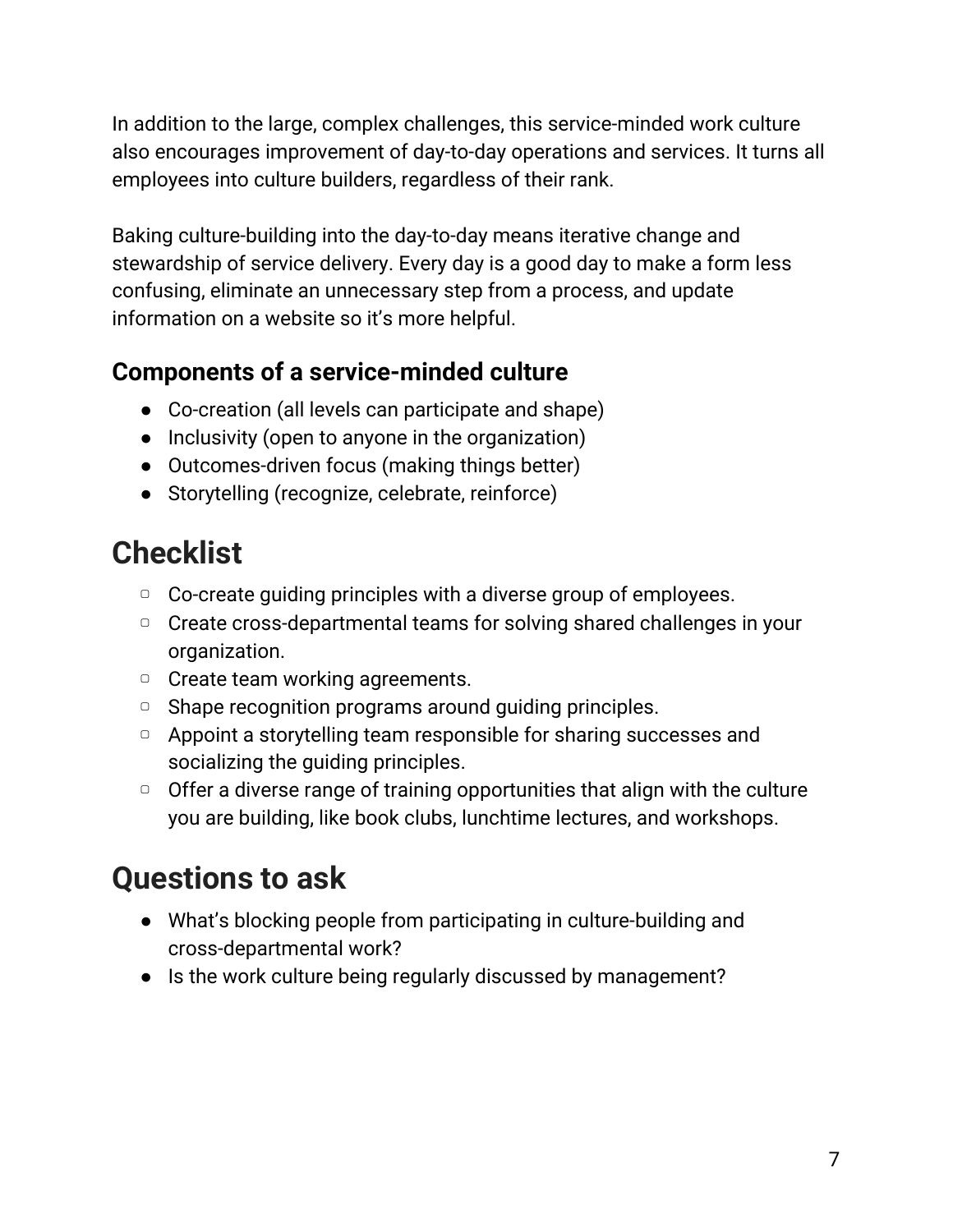#### <span id="page-7-0"></span>**Resources**

#### <span id="page-7-1"></span>**Guides**

● A [government](https://www.redhat.com/en/resources/government-open-leadership-guide) leadership guide to culture change

#### <span id="page-7-2"></span>**Tools**

● The open [organization](https://opensource.com/open-organization/resources/open-org-maturity-model) maturity model

#### <span id="page-7-3"></span>**Media (articles, podcasts, videos)**

- San Rafael's [employee-driven](https://www.westerncity.com/article/san-rafaels-employee-driven-effort-focuses-meeting-communitys-changing-needs) effort focuses on meeting the community's [changing](https://www.westerncity.com/article/san-rafaels-employee-driven-effort-focuses-meeting-communitys-changing-needs) needs
- Together San Rafael [innovation](https://civicmakers.com/projects/san-rafael-learning-lab/) "Learning Lab"
- Innovating local [government](https://elgl.org/innovating-local-government-from-the-inside-out/) from the inside out
- How to get your [organization](https://elgl.org/how-to-get-your-organization-to-fly-together/) to fly together

## <span id="page-7-4"></span>**Empower the product (service) owner**

### <span id="page-7-5"></span>**Context**

Product management empowers public servants to solve everyday problems, big or small. This people-first, build-better-services mindset results in services that are easy to use and work for people. It creates government service experiences that are enjoyable, easy, and not things people dread or avoid doing.

The phases in the product management lifecycle are:

- Product framing: identify the problem, create a vision, and define success.
- Research: learn from people about their needs and values.
- Design: synthesize the vision, ideas, and research into a prototype or pilot.
- Pilot: test solutions in real-time, with real people.
- Launch: offer your product to the public.
- Measure: use metrics and data to measure success and plan improvements.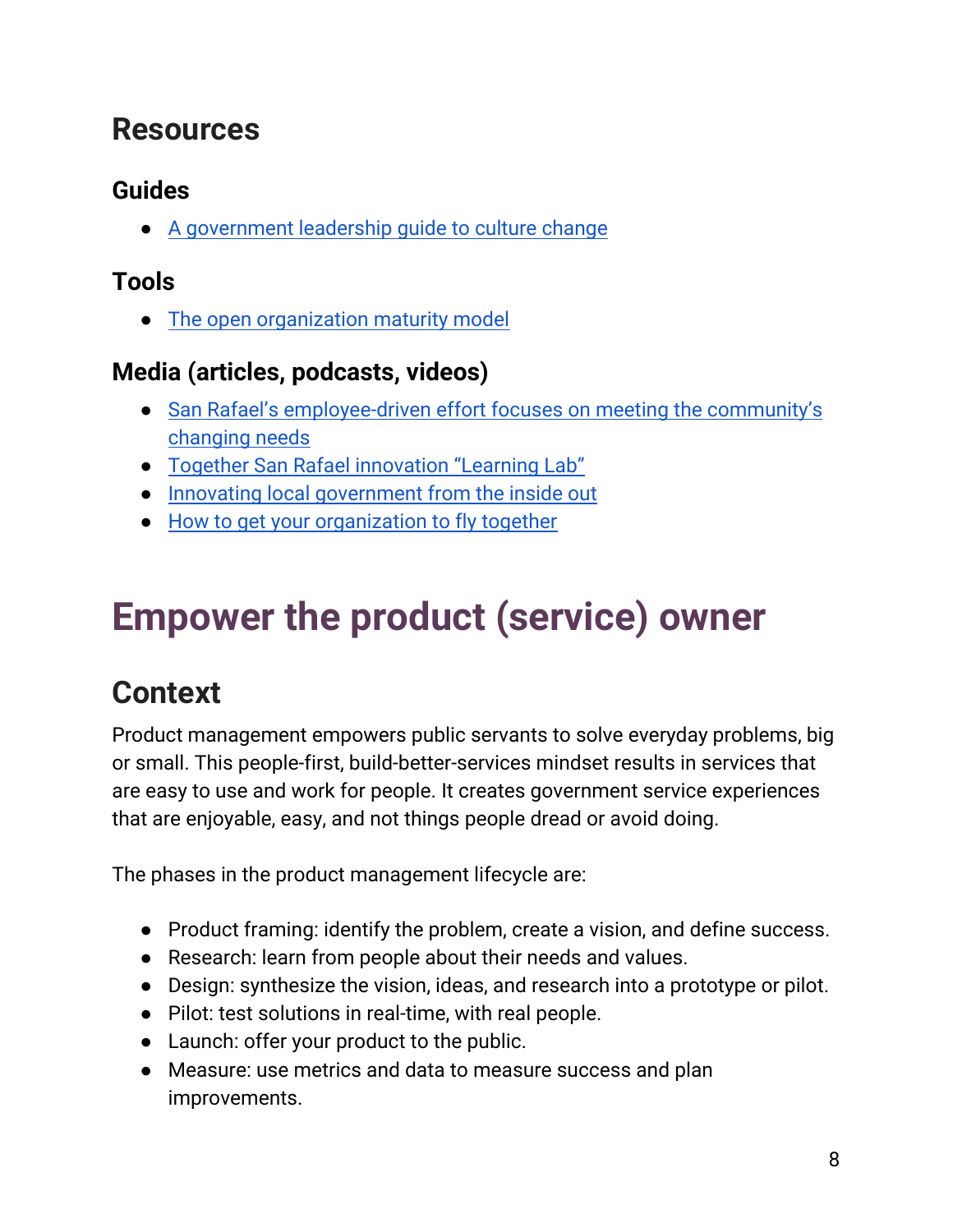Digital services (including websites) are products provided to a community so they can find information, engage with government, and get things done. For these to be effective, it's important for a public servant to be both accountable and empowered to ensure the information and service delivery is working well for the people who need it.

#### <span id="page-8-0"></span>**Government products**

- Accessing services or information on a website
- Paying a parking ticket
- Getting a building permit
- Filing a police report
- Viewing a public document
- Borrowing a book
- Getting your street swept
- Applying for a job
- And many, many more!

#### <span id="page-8-1"></span>**The government product owner**

A government product owner ensures that a service or program is effective and meets people's needs. This role is different from a project manager; their job is to make sure a project gets done on time and on budget. The product owner is accountable for whether the service is any good.

In large organizations, [product](https://deptofcivicthings.com/what-is-a-product-owner/) owners are actual job titles. While small organizations don't have that luxury, it's still an important role. This person acts as an advocate for the needs of people who depend on or want a service.

For example, the product owner of a street sweeping program would ensure information is up-to-date on the website and communicated to residents in a timely manner. They would also work with the street sweeping division to improve operations based on feedback from residents and businesses.

#### <span id="page-8-2"></span>**Checklist**

▢ Appoint a product owner for a service.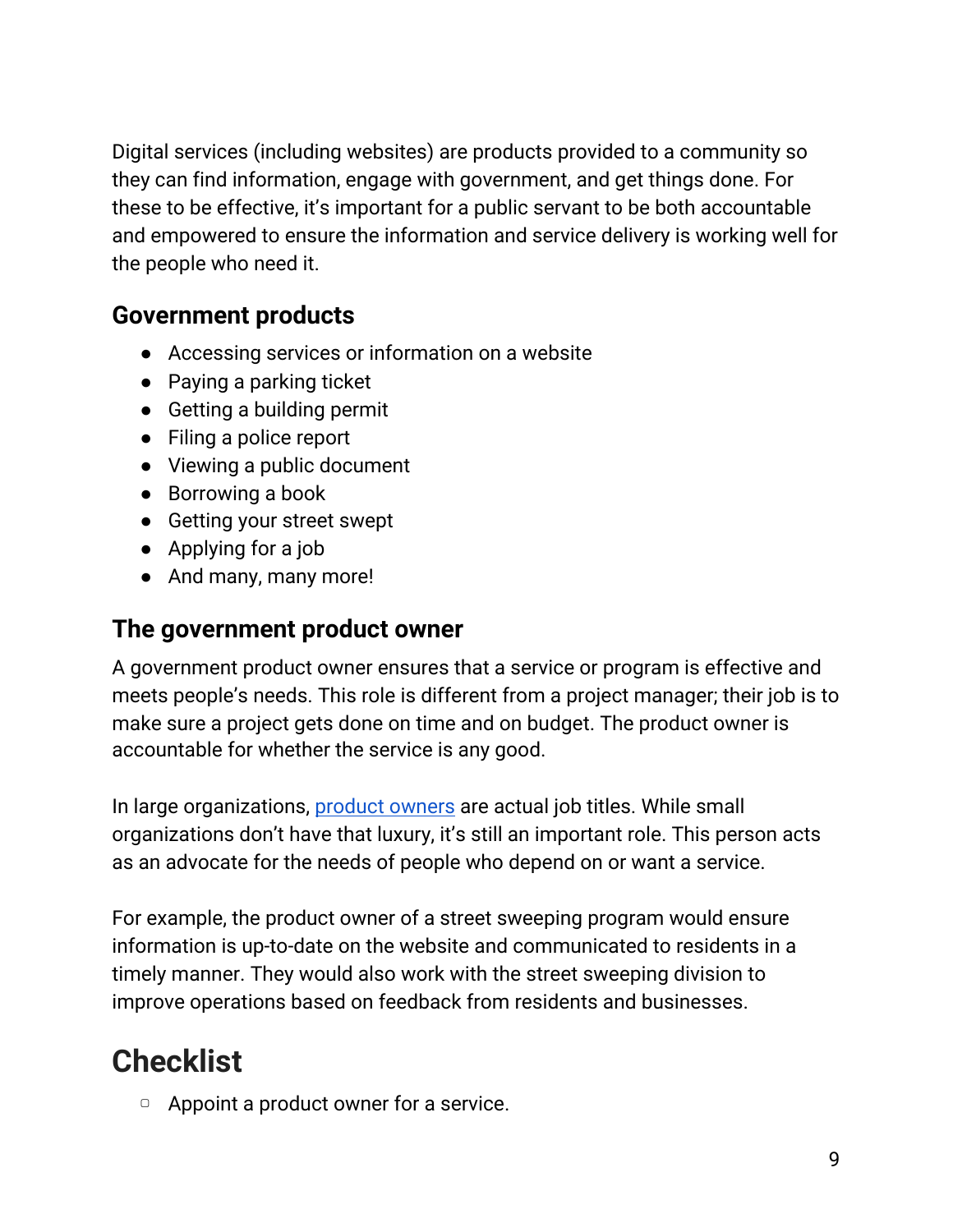- □ Give them as much authority as possible to make decisions about changes/improvements.
- ▢ Create a clear process for decisions outside of their authority.
- ▢ Provide product owners with training and support to improve services.
- ▢ Set measurable goals and hold product owners accountable.

#### <span id="page-9-0"></span>**Questions to ask**

- Does each service have a clear product owner?
- For each product/service, what is the problem you are solving and is your solution good?
- Does the product owner have enough resources (time/budget/training) to improve the service?

#### <span id="page-9-1"></span>**Resources**

#### <span id="page-9-2"></span>**Guides**

- [ProudCity's](https://help.proudcity.com/guide-product-owner/) product owner guide
- San Rafael's product [playbook](https://employees.cityofsanrafael.org/product)

#### <span id="page-9-3"></span>**Tools**

● Good [services](https://good.services/the-good-services-scale) scale

#### <span id="page-9-4"></span>**Media (articles, podcasts, videos)**

● Govlaunch podcast: 5 tips for creating a more "open [government"](https://govlaunch.com/stories/5-tips-for-creating-a-more-open-government)

## <span id="page-9-5"></span>**Design with and for real people**

#### <span id="page-9-6"></span>**Context**

Government cannot choose its customers; it needs to work for everyone. For services to work for people, they must be designed with their needs at the forefront and communicated so they know what they are and how to use them.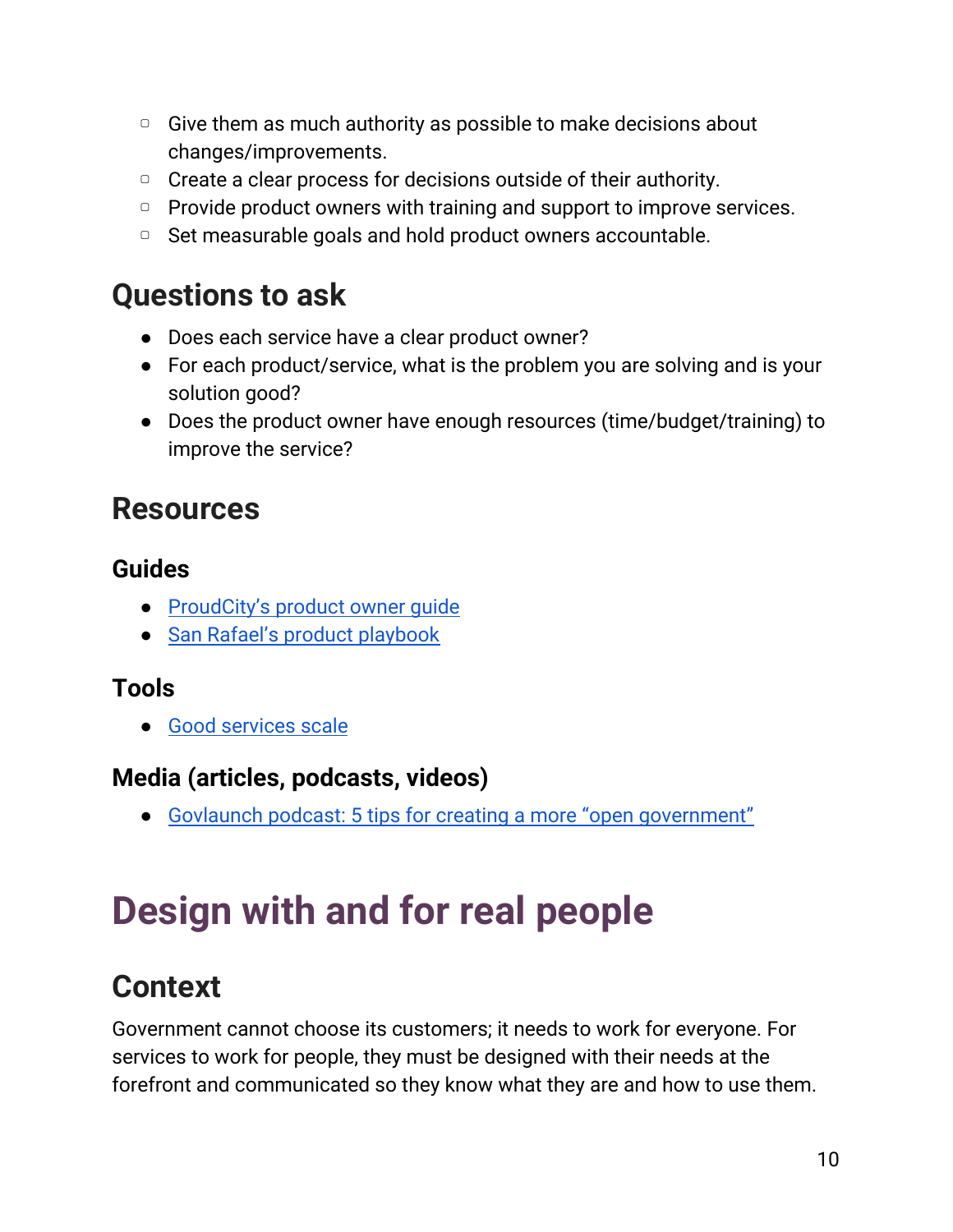Public servants are internal experts when it comes to information and services for their communities. They know the rules, guidance, pain points, ins and outs of the services their agency provides to the public. They also know their customers and are on the front lines of the joys and frustrations people have with services.

This expertise is important, but only part of the equation. Often we rely on our own experiences and this bias prevents us from fully understanding the needs of others. It's important for public servants to remember: "You are not the user." While their experience and expertise provides insights, they also need to listen, observe, and learn from actual users of government services.

A key element to good service design is the use of plain language. Content that is clear, concise, and free of government jargon saves people time and helps build trust with constituents.

#### <span id="page-10-0"></span>**Checklist**

- ▢ Get feedback from real users through interviews, observations, and surveys.
- ▢ Use plain language.
- ▢ Make sure your content and services are accessible to people with disabilities.
- ▢ Test your ideas/prototypes with real users early and often.

#### <span id="page-10-1"></span>**Questions to ask**

- Are members of vulnerable populations able to access the services they need?
- Are you getting feedback from a diverse sample of people?

#### <span id="page-10-2"></span>**Resources**

#### <span id="page-10-3"></span>**Guides**

- Federal plain language [guidelines](https://www.plainlanguage.gov/guidelines/)
- 15 [principles](https://good.services/15-principles-of-good-service-design) of good service design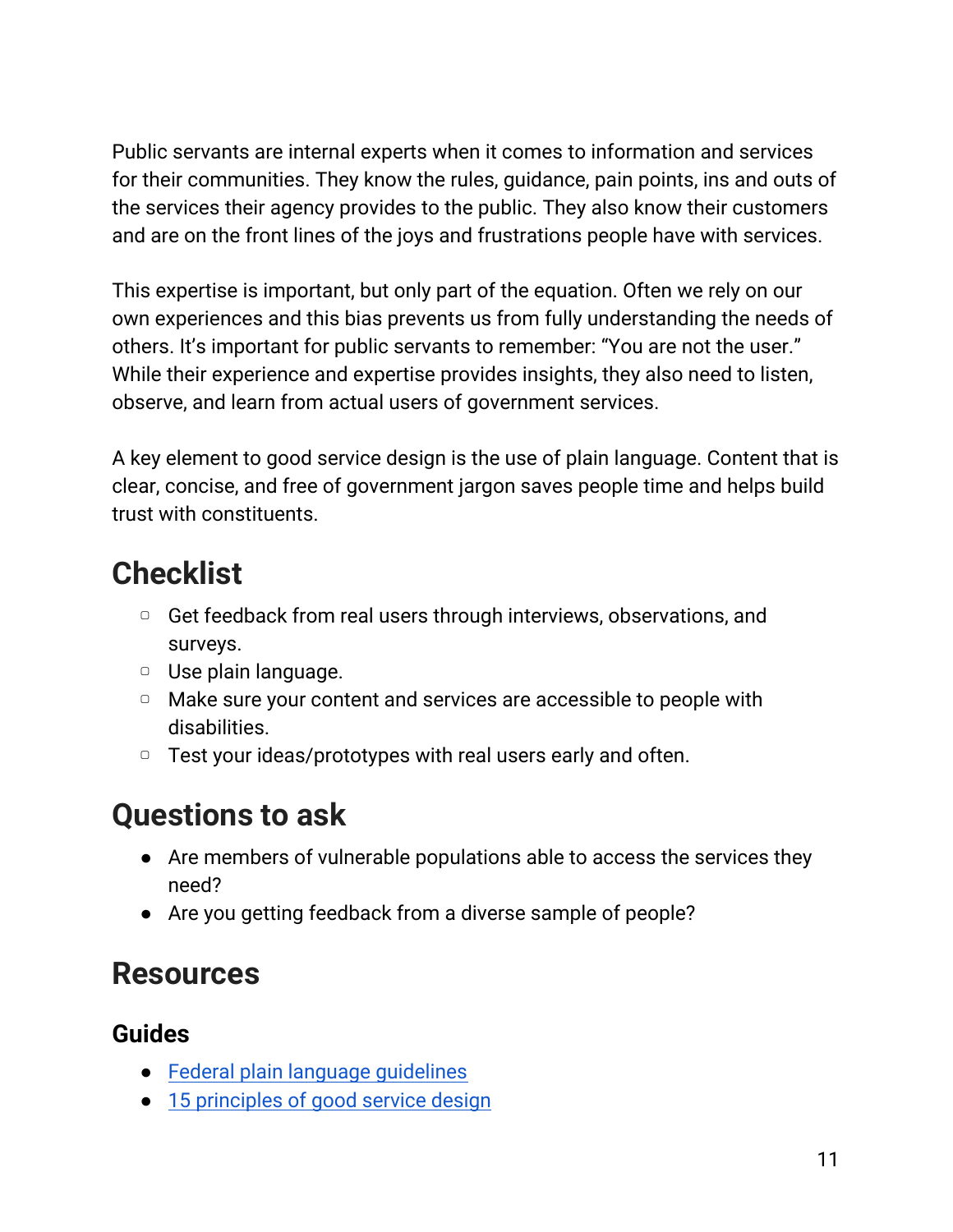● [Readability](https://readabilityguidelines.co.uk/) guidelines

#### <span id="page-11-0"></span>**Tools**

- 18F [stakeholder](https://methods.18f.gov/interview-checklist/) and user interview checklist
- [Usability](https://www.usability.gov/how-to-and-tools/methods/usability-testing.html) testing: how to & tools

#### <span id="page-11-1"></span>**Media (articles, podcasts, videos)**

- Explainer: what is [human-centered](https://medium.com/@BloombergCities/explainer-what-is-human-centered-design-4d7883d406ce) design
- [Human-centered](http://www.governing.com/cityaccelerator/blog/Human-Centered-Design-for-Government.html) design for government
- Finding the human in [human-centered](http://www.innovategovernment.com/boston-blog/2017/4/1/finding-the-human-in-human-centered-design) design
- Marin Martin: [innovating](https://youtu.be/GFgECfg6MzE?t=525) inside the lines

## <span id="page-11-2"></span>**Department of Civic Things**

## <span id="page-11-3"></span>**About**

Helping local governments serve people better through effective communications and digital services.

## <span id="page-11-4"></span>**Services**

#### <span id="page-11-5"></span>**Strategy**

- Content and communications
- Software procurements
- Technology services and support

### <span id="page-11-6"></span>**Culture**

- Team working agreements
- Guiding principles and purpose
- Change management